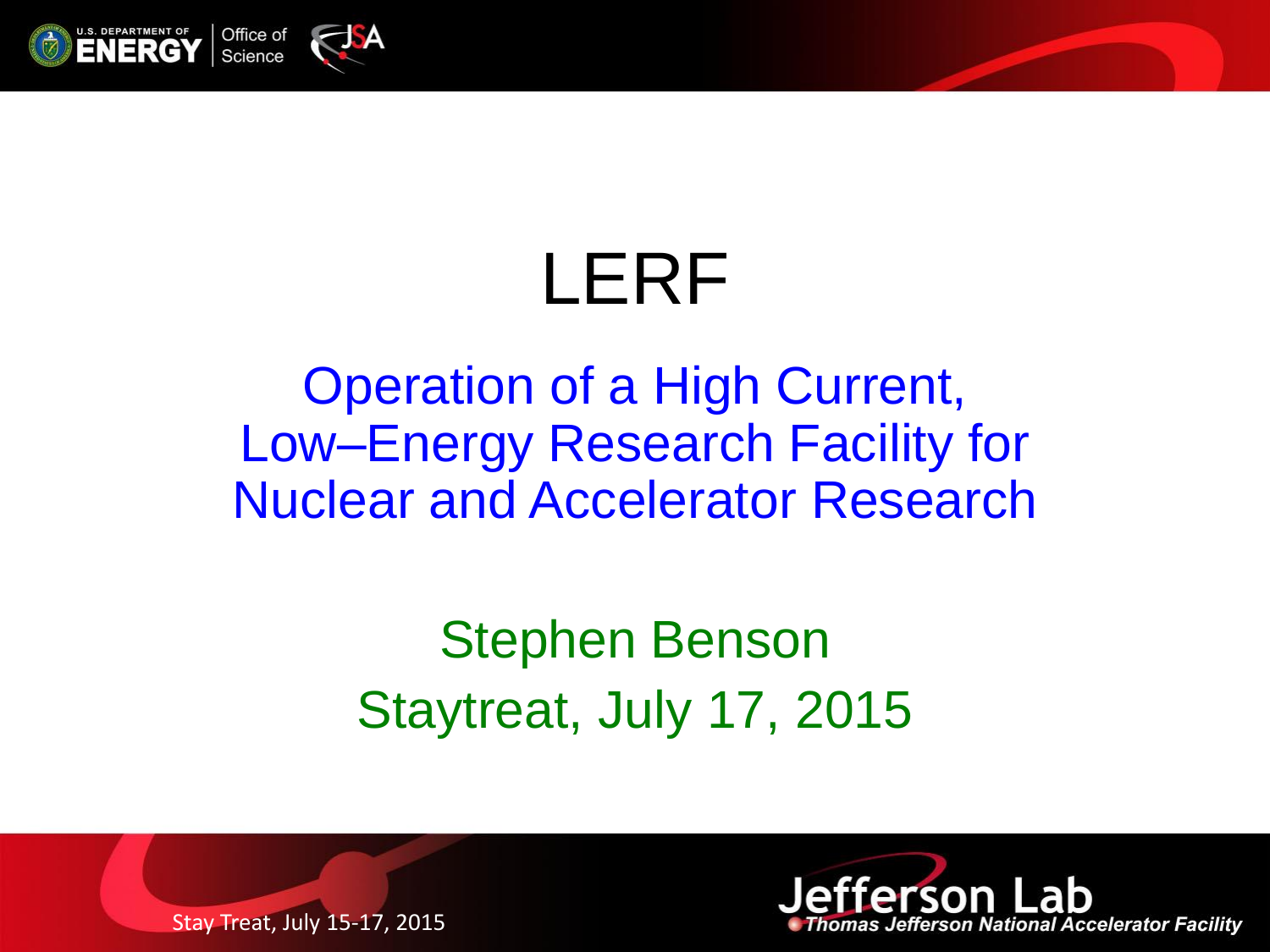# **LERF**

LERF provides a unique resource for off-line accelerator research and applications in Nuclear and Materials research.

Ongoing activites include:

- Darklight
	- Beam-time request submitted
	- Resuscitation activities ongoing
	- Starting detailed beamline design and halo study
	- Internal readiness review being planned
- Project E (EUVFEL design)
	- Continuing design review activities under AES CRADA
	- Waiting for DOE approval of CRADA
- Update on Isotopes
	- Waiting for SBIR approval
	- Discussing with ONP on Isotope production
- Other activities
	- Diagnostic studies
	- Positron production
	- MEIC studies (LDRD)

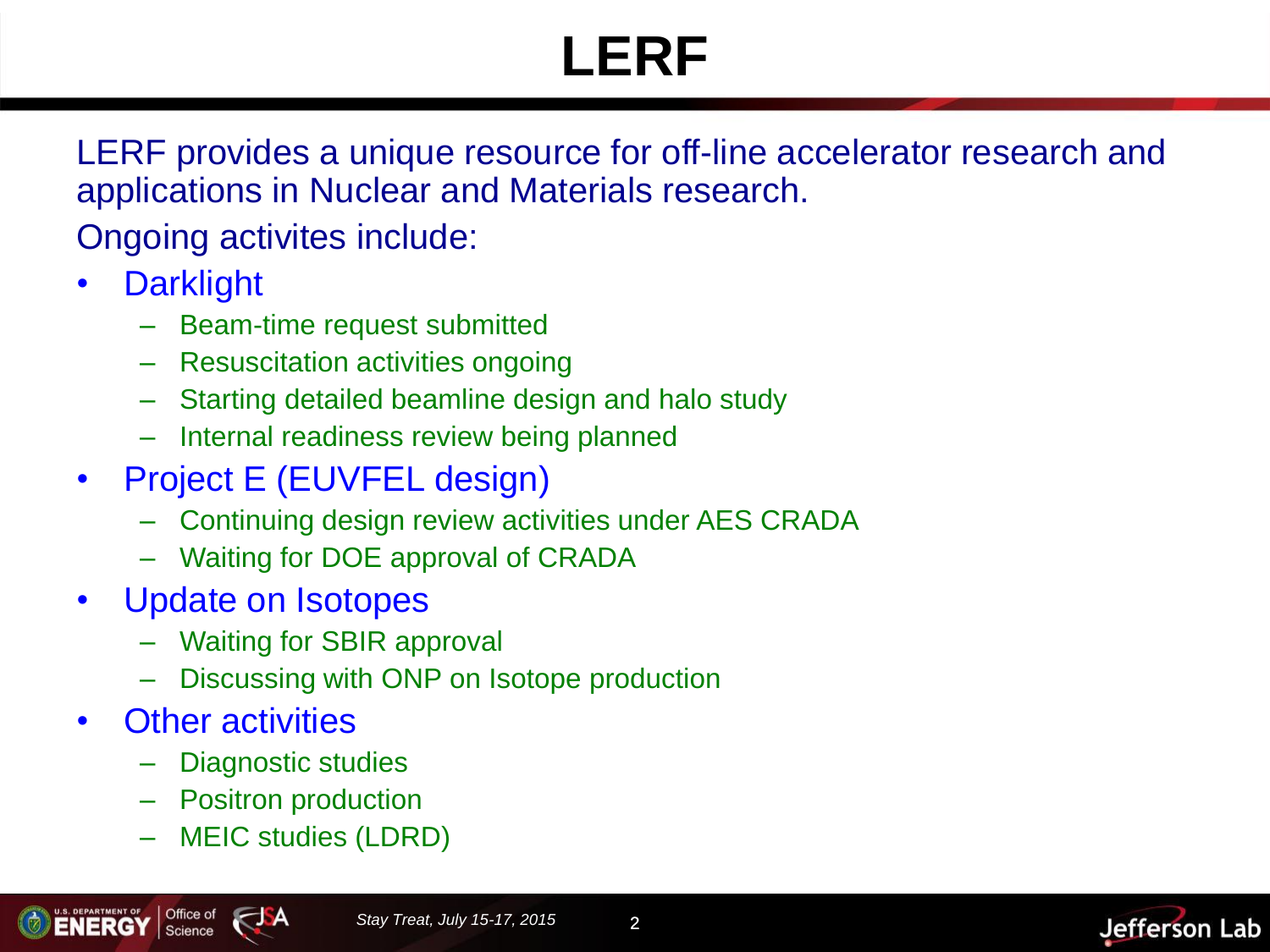### **JLAB ERL: Low Energy Research Facility (LERF)**



Beam accelerated from 9 to 170 MeV and then decelerated back to ~10 MeV, to recover the energy





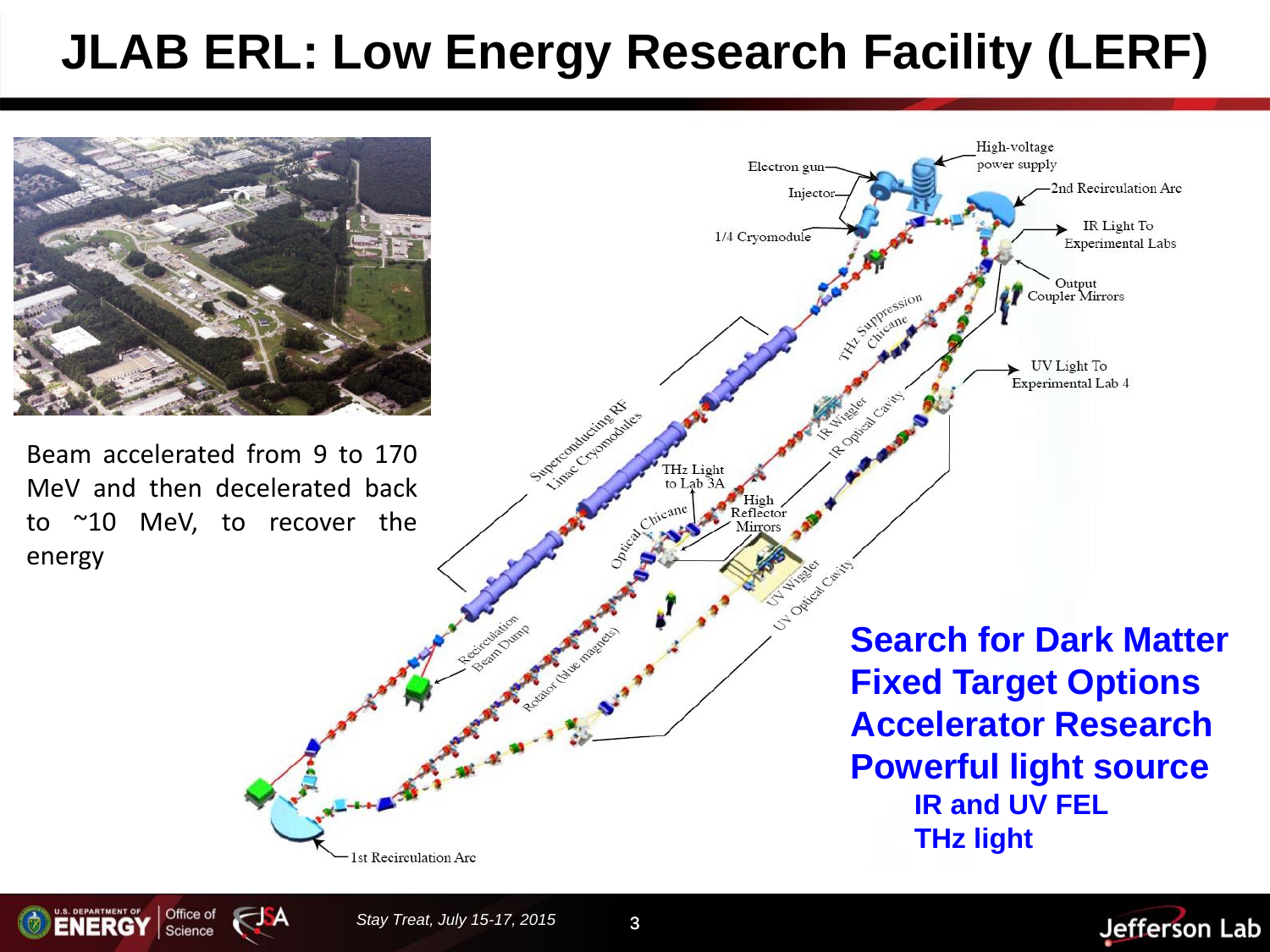### **LERF Capabilities**

The ERL in the LERF is available for:

- Fixed target experiments at medium current (With new RSAD)
- Internal target experiments at high current
- Offline accelerator research and development
- Diagnostic development
- FEL studies in the IR and UV
- THz production,

Parameter Maximum value Current (ERL) 8 mA Energy 170 MeV Charge 150 pC Frequency 75 (750) MHz Current (fixed target) 0.5 mA

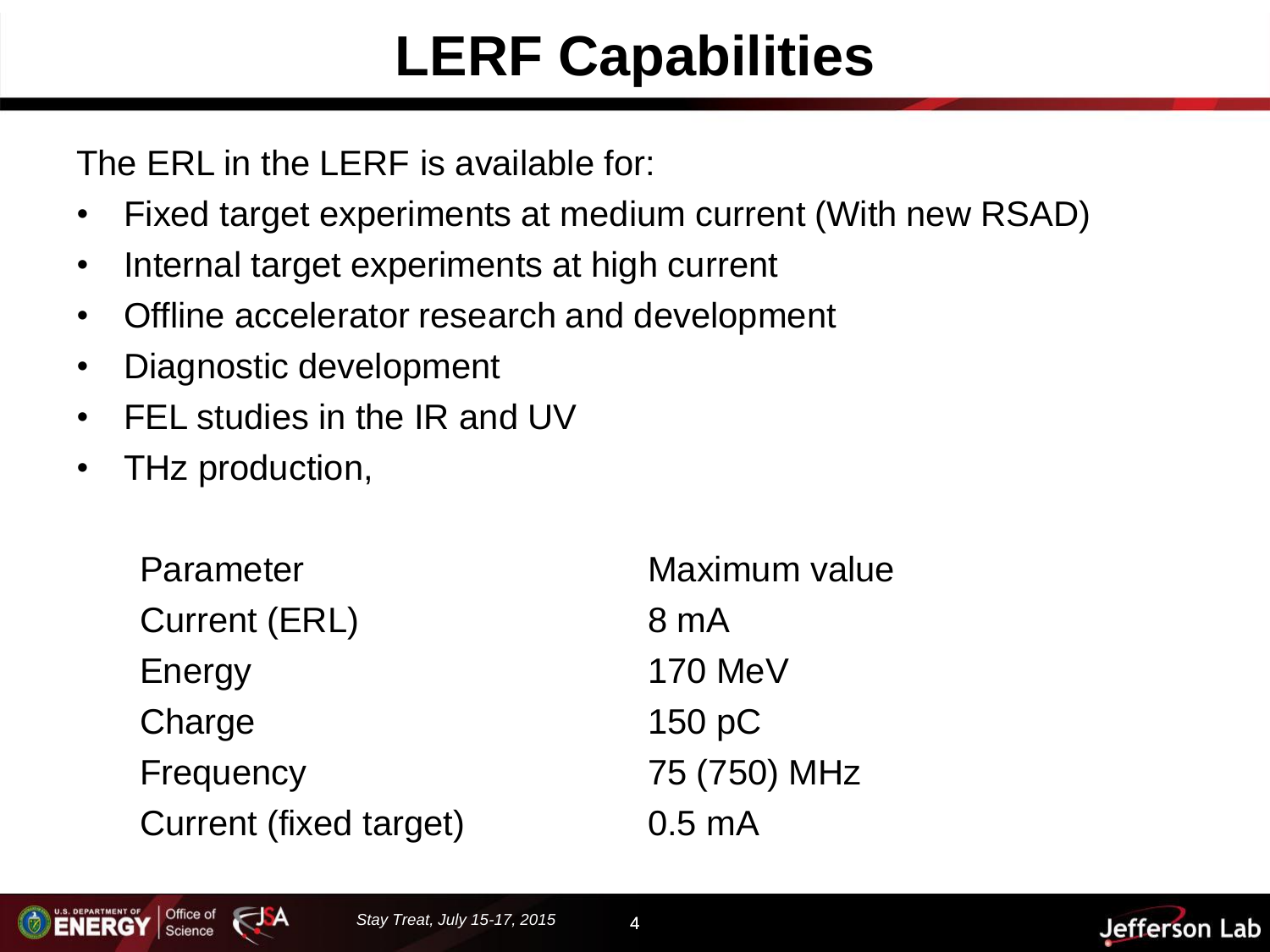### **Internal Targets - Dark Light**



o 10 mA at 100 MeV : 1 MW beam power!! o ERL + internal target makes this experiment possible





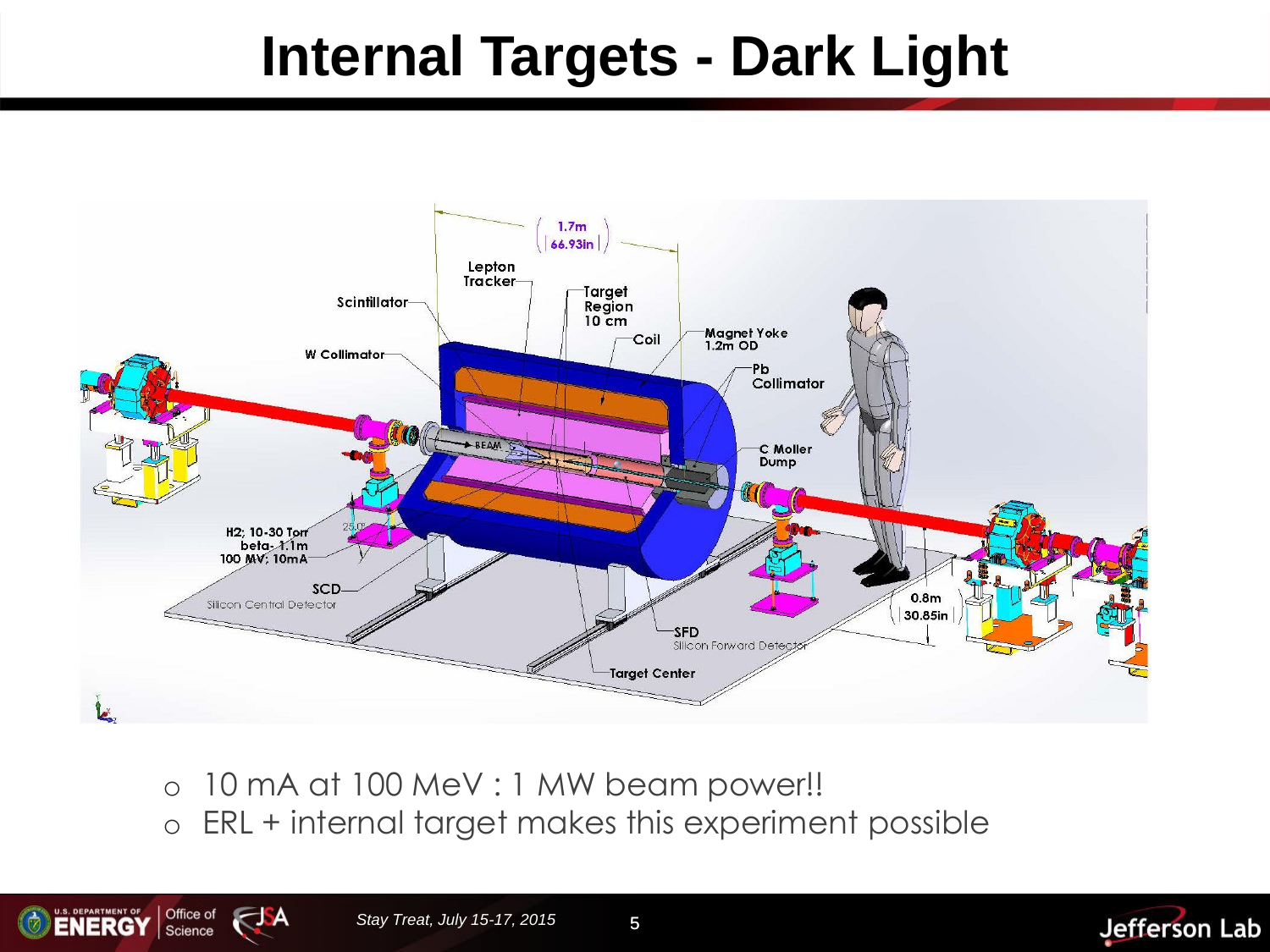### Physics at JLAB Requires a 350 kV Photogun



- Longer "R30" insulator
- Spherical electrode
- Thin NEG sheet moves ground further away
	- **Maximum Field strength ~ 10 MV/m**



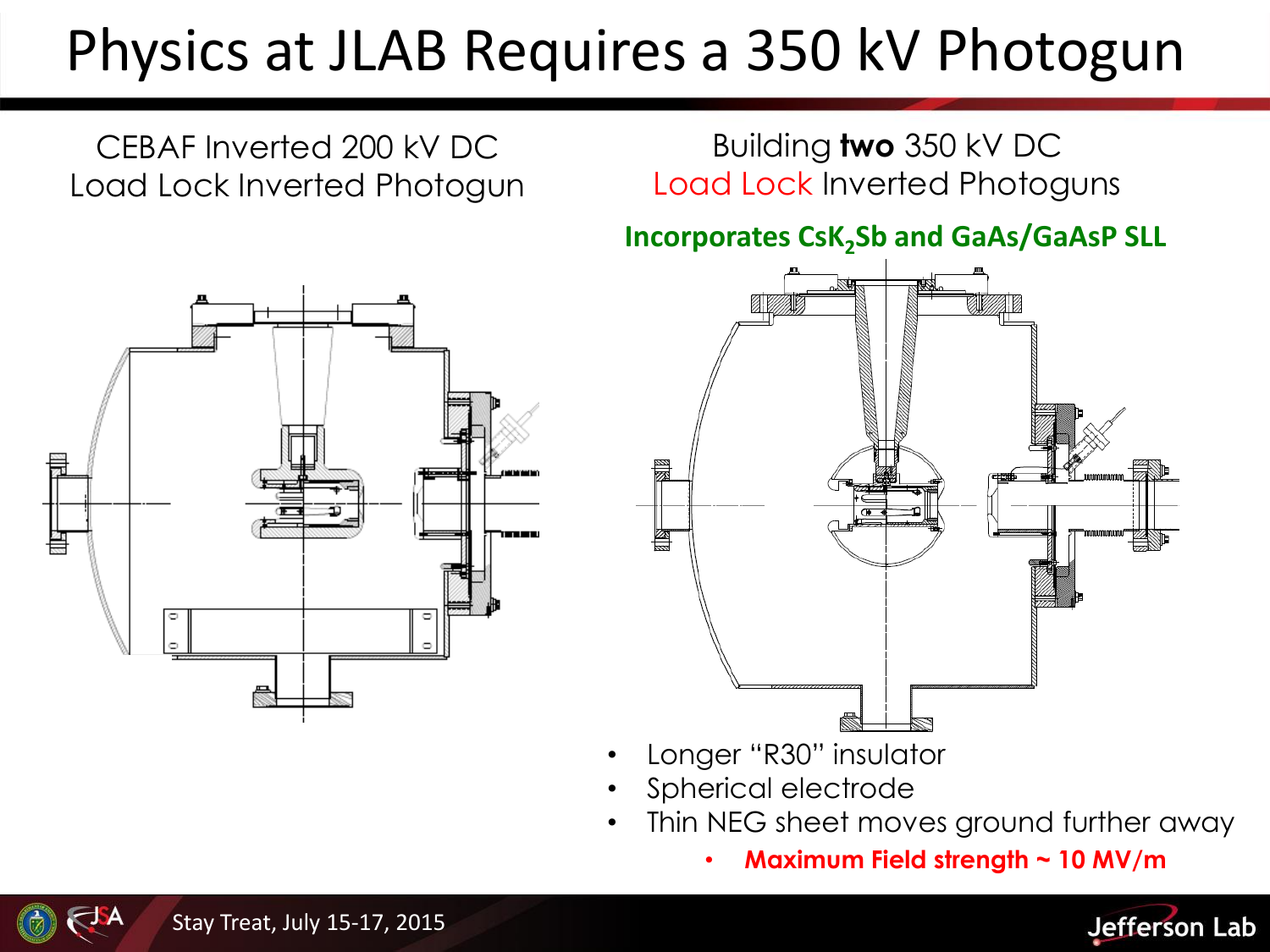## **Dark Light Schedule**

- 
- 
- 
- 
- 
- 
- Summer 2017 Statistics run

#### **Parameter Value**

Energy 100 MeV Charge 120 (12) pC Frequency 75 (750) MHz Energy spread <0.1% rms

#### • Summer 2015 Resuscitate ERL

• Fall 2015 Recommission with beam, measure solenoid

- Late Fall 2015 Install magnets and re-arrange quads
- Winter 2015-16 Commission with solenoid on
- Early Summer 2016 Run with internal target
- Late summer 2016 Run low current through DLC Möller target

Current (ERL) 8 mA (10 µA for Möller run)



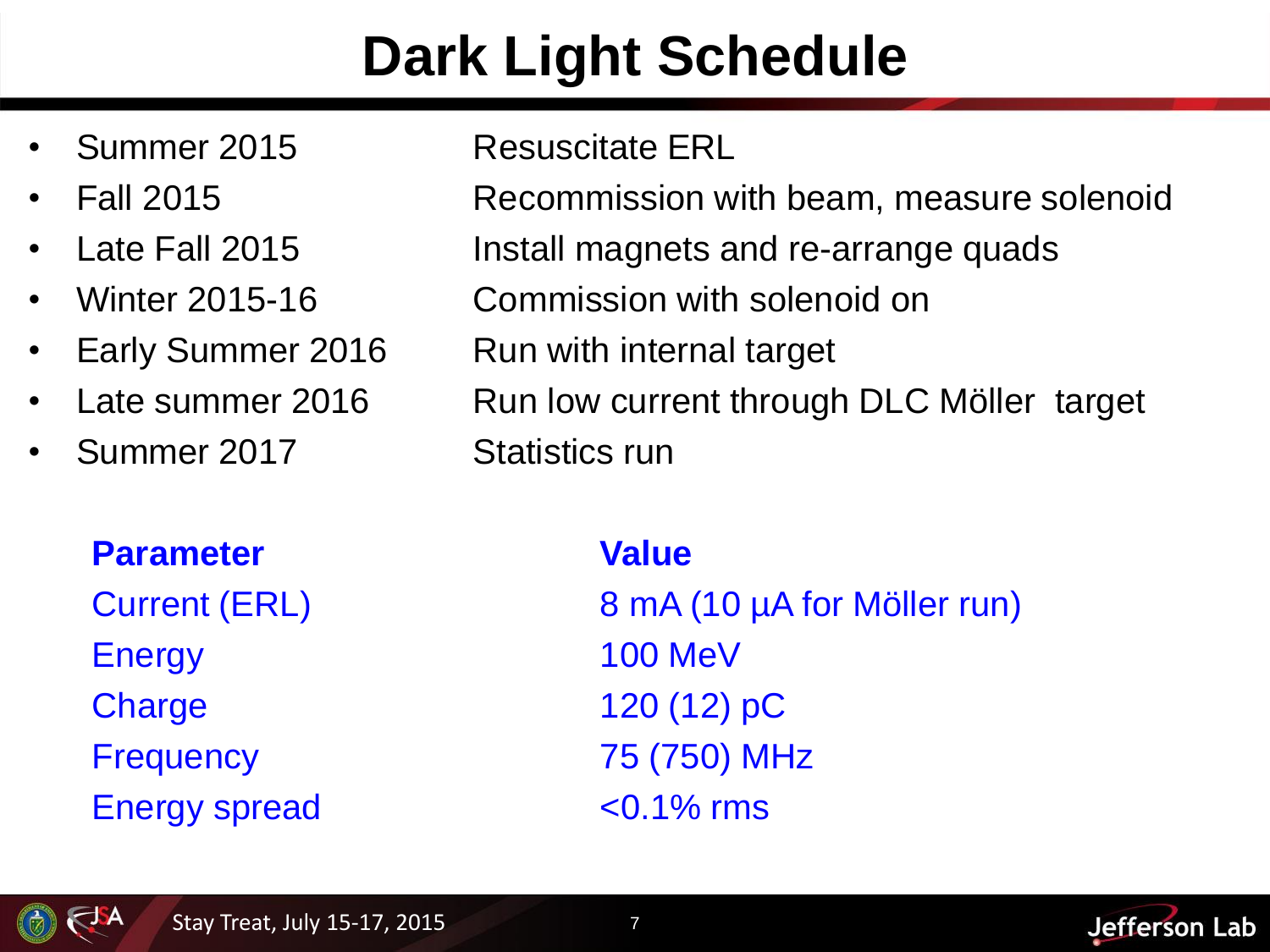### **Diagnostic Studies**

The LERF provides a very flexible test-bed for testing out diagnostics that might be used on CEBAF or other machines. Examples include:

- High Dynamic Range viewer systems to see very low current halo
- Electro-optic sampling system can measure subpicosecond bunches with no phase ambiguity
- New THz interferometers can measure very short bunches over a wide range of beam parameters.
- New scanning slits can be used to map out the phase space at locations with high space charge forces.



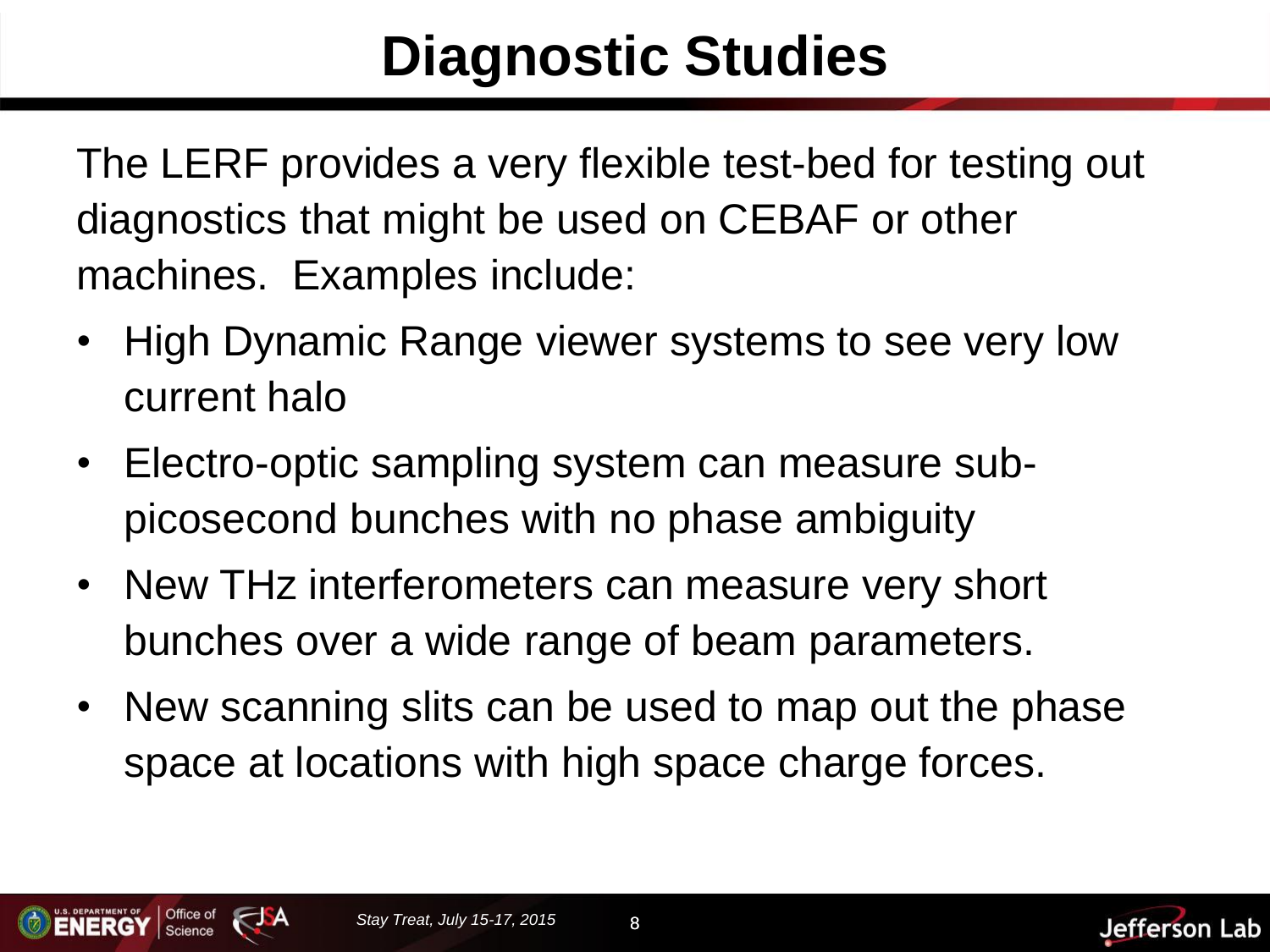### **LERF Operations Directives (LOD) Draft to Date - Safety**

- All work is carried using standard work management tools (ATLis, OSPs, TOSPs, LOSPs, etc.). All ISM techniques are to be utilized.
- Two types of experiments:
	- PAC approved experiments that go through the usual Safety Review and scheduling (ESAD, TAC, scheduling committee, COO,etc.).
	- Outside WFO experiments that are reviewed for safety and then scheduled by the run coordinator.
- Laser Safety coordinated by the Laser System Supervisor (LSS) with the Jlab Laser Safety Officer. Use LOSPs and LPSS to manage the laser use.
- Overall operations is subject to the FSAD and ASE for the facility. Some experiments required an RSAD. Readiness reviews might be required depending on the uniqueness of the task.
- PSS, Radcon, ARMs, and ODH setup is similar to CEBAF. Have Rapid Access system for most of the machine.



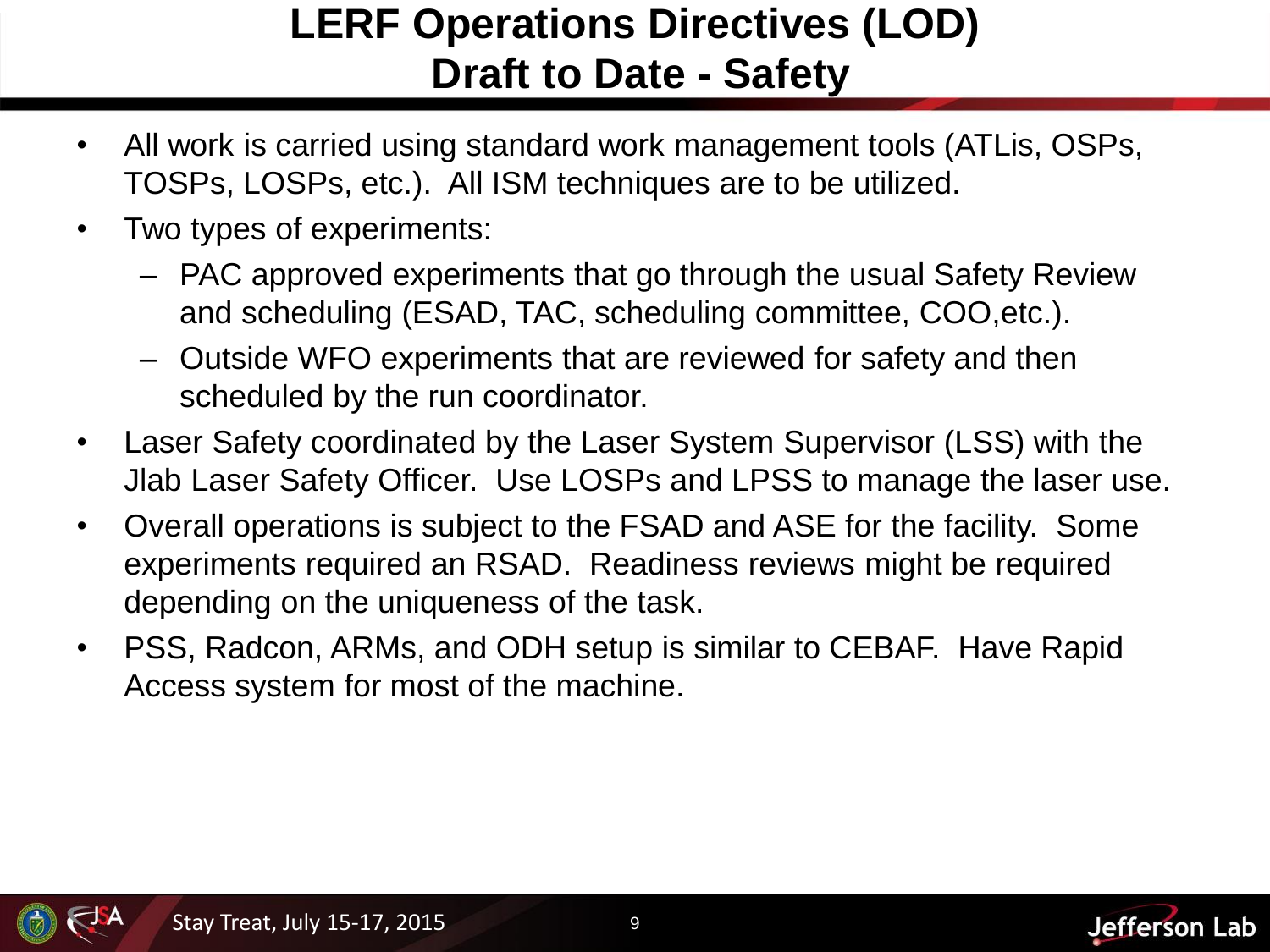# **LOD to Date (Personnel)**

- The basic philosophy is to treat the LERF as a fifth hall. There are therefore:
	- LERF Hall leader
	- Experiment lead scientist
	- LERF Operations coordinator
	- LERF Run coordinator (2 week appt.)
	- LERF Accelerator-Physics Experiment Liaison (APEL)
	- LERF Work coordinator
	- LERF Geographic Integrator
	- LERF Operator
	- FEL Laser Operator
	- LERF Scientist on Shift (LSOS)
	- System owners
- Most these are the same as for any other Hall. It is possible to have one person handle more than one job here.
- Meet at 8:30 in LERF break room



**Jefferson Lab**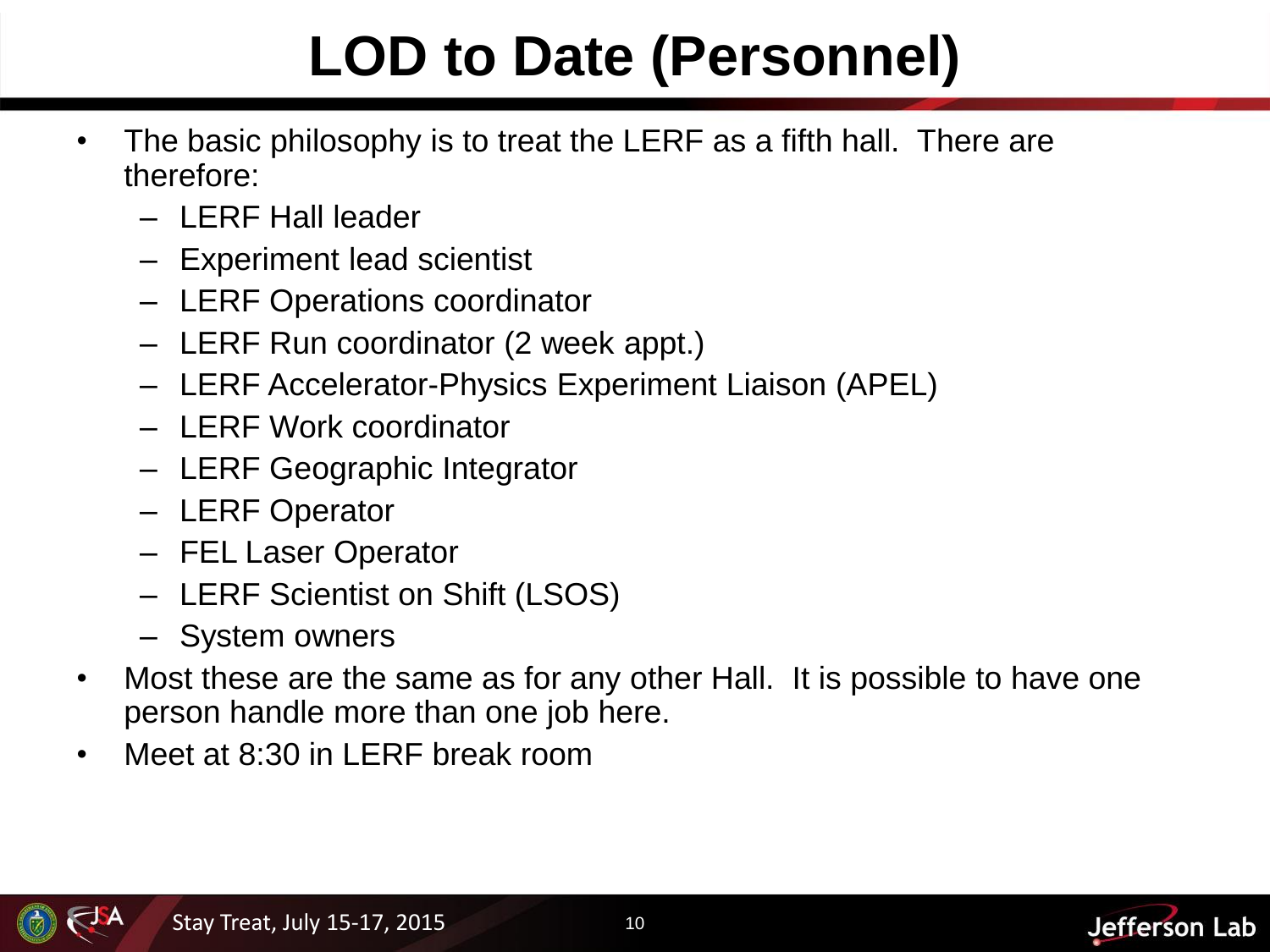# **LOD to Date (Configuration)**

Note: All this will require significant work before it is available. Remember, patience is a virtue.

- Hope to have a LERF-specific Hot Checkout system
- Will have a LERF Element Database (LED).
- Modifications and updates to LED same as for CED.
- Presently have Monticello type control interface. We hope to move to a Jtabs type interface in the long run.
- Use OPS-PR and ATLis for trouble accounting and work control.



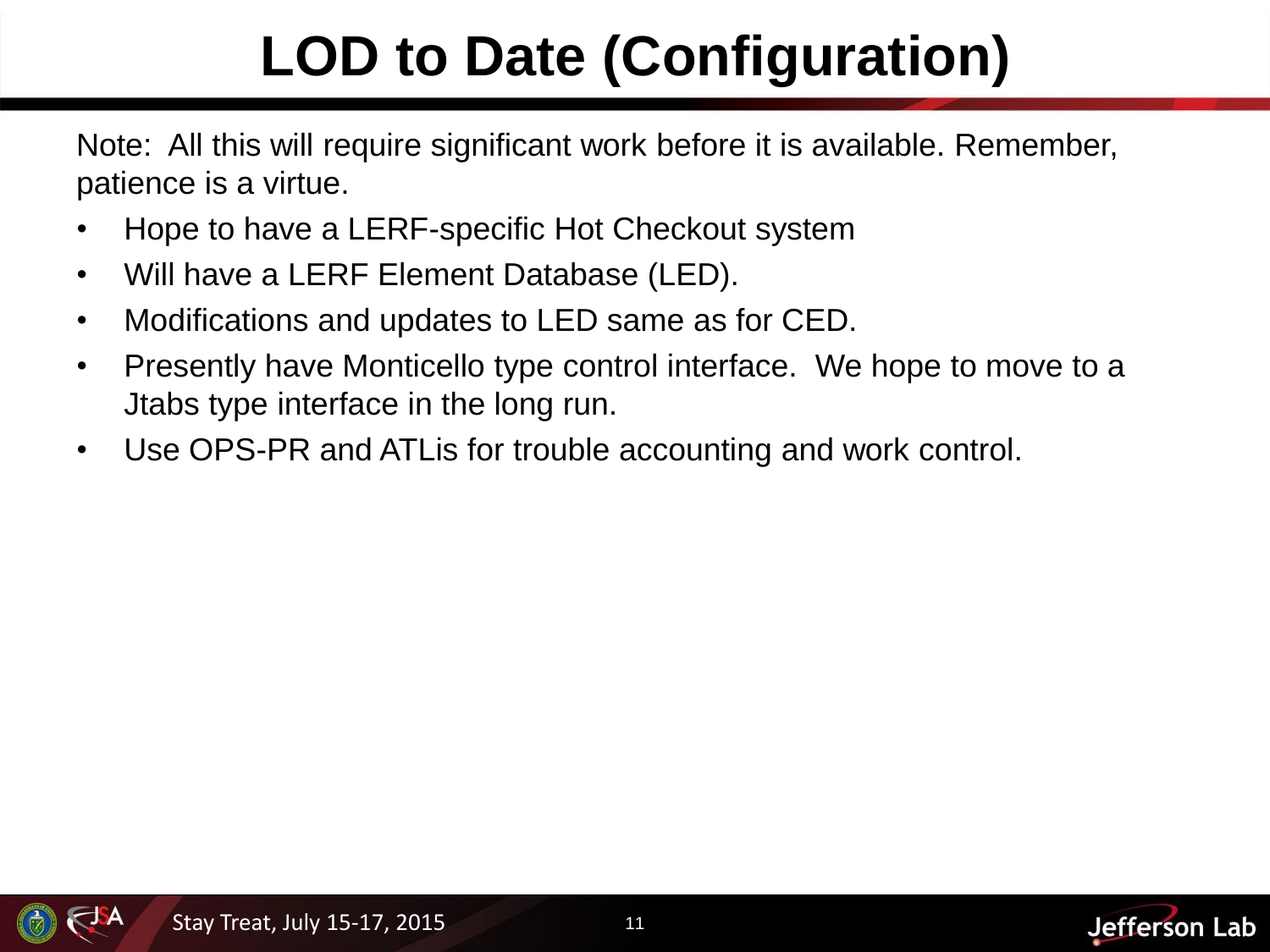# **LOD to Date (Operations)**

Operations may be conducted from the MCC or from the LERF control room (crew chief's choice). Some details:

- Need FEL Laser Operator in LERF to operate the FELs
- May have Hot Standby Operator during some periods. Can be CEBAF Operator concurrently.
- Need separate LERF operator during LERF operations. Cannot act as CEBAF operator concurrently.
- When CEBAF is not running, we still must have a crew chief.
- Schedule is on LERF whiteboard.
- All this implies increased staffing if LERF runs in parallel with CEBAF.